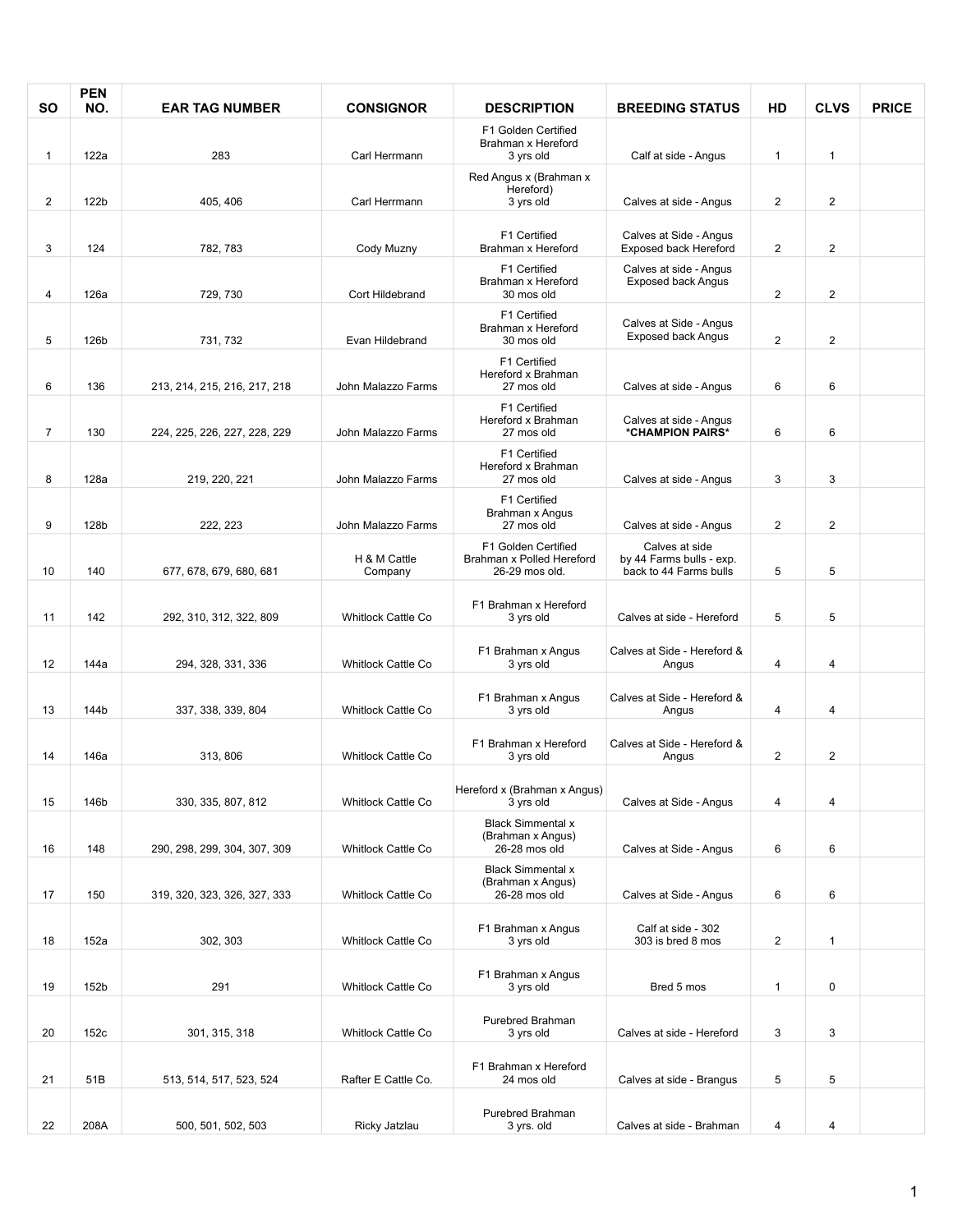| <b>SO</b> | <b>PEN</b><br>NO. | <b>EAR TAG NUMBER</b>             | <b>CONSIGNOR</b>           | <b>DESCRIPTION</b>                     | <b>BREEDING STATUS</b>                                       | HD                      | <b>CLVS</b>  | <b>PRICE</b> |
|-----------|-------------------|-----------------------------------|----------------------------|----------------------------------------|--------------------------------------------------------------|-------------------------|--------------|--------------|
|           |                   |                                   |                            | F1 Brahman X Angus                     |                                                              |                         |              |              |
| 23        | 114a              | 755                               | Lonnie Albright            | 2 yrs old                              | Calf at side - Angus                                         | $\mathbf{1}$            | $\mathbf{1}$ |              |
| 24        | 114b              | 489                               | JCW Cattle Co.             | F1 Brahman x Hereford<br>24 mos old    | Calf at side - Angus                                         | $\mathbf{1}$            | $\mathbf{1}$ |              |
| 25        | 114c              | 691                               | Sanders & Sons             | <b>Purebred Angus</b><br>24 mos old    | Calf at side - Angus                                         | $\mathbf{1}$            | $\mathbf{1}$ |              |
| 26        | 116               | 506, 507, 508                     | Mark Melson                | Red Brangus Cross<br>24 mos old        | Calves at side - Angus                                       | 3                       | 3            |              |
| 27        | 118               | 504, 505                          | Mark Melson                | <b>Red Brangus Cross</b><br>24 mos old | Calves at side - Angus                                       | 2                       | 2            |              |
| 28        | 120a              | 672                               | <b>Krueger Enterprises</b> | F1 Hereford x Brahman<br>24 mos old    | Calf at side - Hereford                                      | 1                       | $\mathbf{1}$ |              |
| 29        | 120b              | 814, 815                          | Cody Novosad               | F1 Brahman x Hereford<br>20-24 mos old | Bred 7 mos Angus                                             | 2                       | 0            |              |
| 30        | 47Ba              | 280, 281, 285, 288                | Carl Herrmann              | Brahman X Hereford<br>3 yrs old        | Bred 6-8 mos. Angus                                          | 4                       | $\pmb{0}$    |              |
| 31        | 47Bb              | 279, 287                          | Carl Herrmann              | Brahman X Hereford<br>3 yrs old        | Bred 8 mos. Angus                                            | 2                       | 0            |              |
| 32        | 47Bc              | 282, 284, 286, 289                | Carl Herrmann              | Brahman X Hereford<br>3 yrs old        | Bred 6-8 mos. Angus                                          | 4                       | 0            |              |
|           |                   |                                   |                            |                                        |                                                              |                         |              |              |
| 33        | 49Ba              | 686, 687                          | Sanders & Sons             | F1 Brahman x Hereford<br>20-24 mos old | Bred 7-8 mos to Angus                                        | 2                       | 0            |              |
| 34        | 49Bb              | 688, 689                          | Sanders & Sons             | F1 Brahman x Angus<br>20-24 mos old    | Bred 7-8 mos to Angus                                        | $\overline{\mathbf{c}}$ | $\pmb{0}$    |              |
|           |                   |                                   |                            |                                        |                                                              |                         |              |              |
| 35        | 53B               | 512, 515, 516, 519, 520, 522      | Rafter E Cattle Co.        | F1 Brahman x Hereford<br>24 mos old    | Bred 7-8 mos to Brangus                                      | 6                       | $\pmb{0}$    |              |
| 36        | 55B               | 510, 511, 518, 521, 525, 526      | Rafter E Cattle Co.        | F1 Brahman x Hereford<br>24 mos old    | Bred 6-8 mos to Brangus                                      | 6                       | 0            |              |
| 37        | 45B               | 490, 491, 492, 493, 494, 495, 496 | JCW Cattle Co.             | F1 Brahman x Hereford<br>16-17 mos old | Exposed to Angus bull<br>since 1-1-22                        | $\overline{7}$          | $\pmb{0}$    |              |
| 38        | 41Ba              | 695, 696                          | Lloyd Graham               | F1 Brahman x Hereford                  | Bred 3-4 mos                                                 | $\overline{2}$          | 0            |              |
|           |                   |                                   |                            |                                        |                                                              |                         |              |              |
| 39        | 41Bb              | 697, 698                          | Lloyd Graham               | F1 Brahman x Hereford                  | Bred 4 mos                                                   | 2                       | 0            |              |
| 40        | 129               | 25, 26, 27, 28, 29                | John Malazzo Farms         | F1 Hereford x Brahman<br>13-16 mos old | <b>Exposed Angus</b><br>since 2-17-22<br>*CHAMPION EXPOSED*  | 5                       | 0            |              |
| 41        | 36                | 20, 21, 22, 23, 24                | John Malazzo Farms         | F1 Hereford x Brahman<br>13-16 mos old | <b>Exposed Angus</b><br>since 2-16-22                        | 5                       | 0            |              |
| 42        | 127               | 45, 46, 47, 48, 49                | John Malazzo Farms         | F1 Hereford x Brahman<br>13-16 mos old | <b>Exposed Angus</b><br>since 2-16-22<br>*HONORABLE MENTION* | 5                       | 0            |              |
| 43        | 34                | 40, 41, 42, 43, 44                | John Malazzo Farms         | F1 Hereford x Brahman<br>13-16 mos old | <b>Exposed Angus</b><br>since 2-16-22                        | 5                       | 0            |              |
| 44        | 125               | 55, 56, 57, 58, 59                | John Malazzo Farms         | F1 Hereford x Brahman<br>13-16 mos old | <b>Exposed Angus</b><br>since 2-17-22                        | 5                       | 0            |              |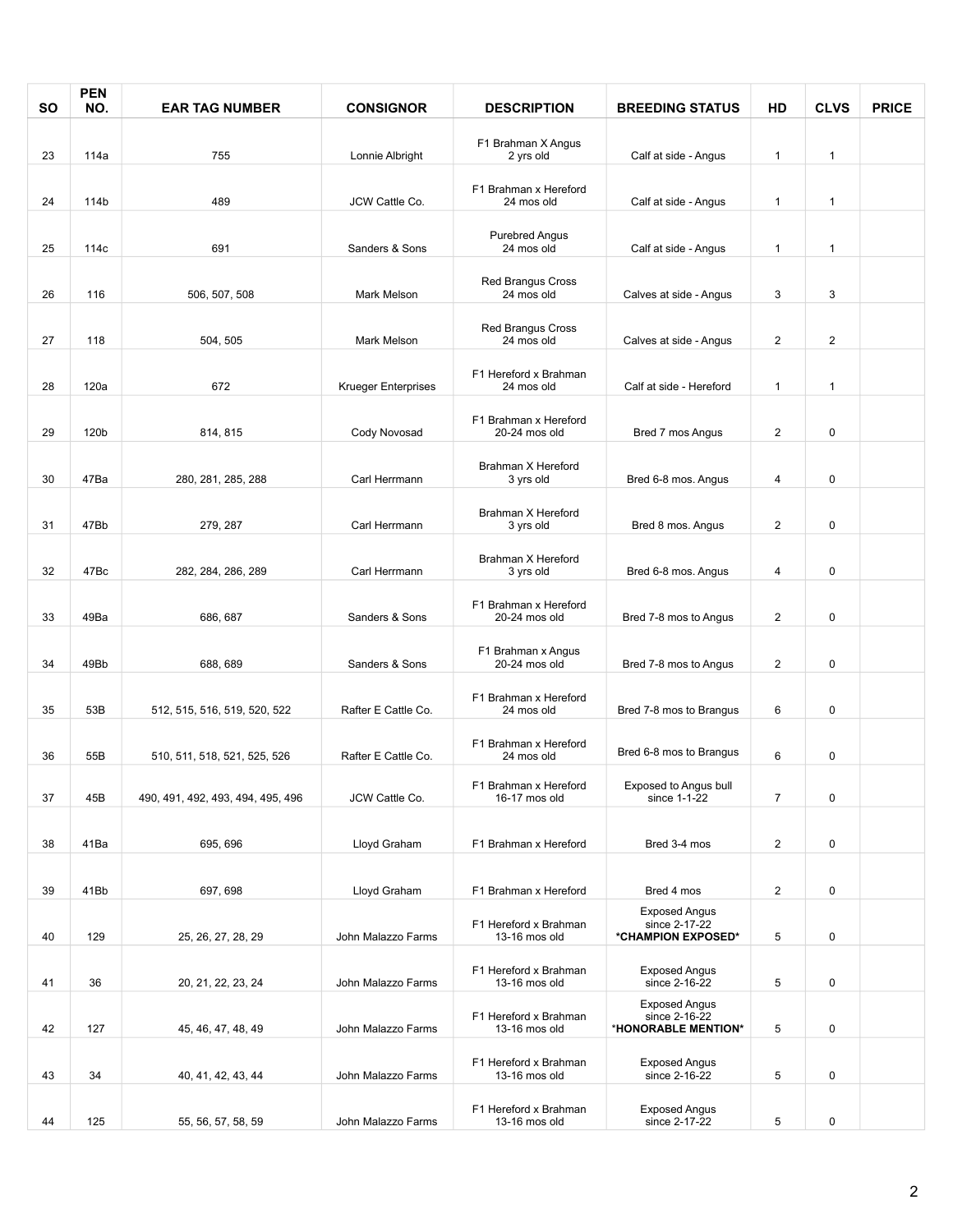| <b>SO</b> | <b>PEN</b><br>NO. | <b>EAR TAG NUMBER</b>        | <b>CONSIGNOR</b>   | <b>DESCRIPTION</b>                     | <b>BREEDING STATUS</b>                | HD | <b>CLVS</b> | <b>PRICE</b> |
|-----------|-------------------|------------------------------|--------------------|----------------------------------------|---------------------------------------|----|-------------|--------------|
|           |                   |                              |                    |                                        |                                       |    |             |              |
| 45        | 32                | 50, 51, 52, 53, 54           | John Malazzo Farms | F1 Hereford x Brahman<br>13-16 mos old | <b>Exposed Angus</b><br>since 2-17-22 | 5  | $\mathbf 0$ |              |
|           |                   |                              |                    | F1 Hereford x Brahman                  | <b>Exposed Angus</b>                  |    |             |              |
| 46        | 123               | 35, 36, 37, 38, 39           | John Malazzo Farms | 13-16 mos old                          | since 2-16-22                         | 5  | 0           |              |
| 47        | 30                | 30, 31, 32, 33, 34           | John Malazzo Farms | F1 Hereford x Brahman<br>13-16 mos old | <b>Exposed Angus</b><br>since 2-16-22 | 5  | $\pmb{0}$   |              |
| 48        | 121               | 65, 66, 67, 68, 69           | John Malazzo Farms | F1 Hereford x Brahman<br>13-16 mos old | <b>Exposed Angus</b><br>since 2-16-22 | 5  | $\pmb{0}$   |              |
| 49        | 28                | 60, 61, 62, 63, 64           | John Malazzo Farms | F1 Hereford x Brahman<br>13-16 mos old | <b>Exposed Angus</b><br>since 2-17-22 | 5  | $\pmb{0}$   |              |
| 50        | 119               | 74, 75, 76, 77, 78           | John Malazzo Farms | F1 Hereford x Brahman<br>13-16 mos old | <b>Exposed Angus</b><br>since 2-16-22 | 5  | 0           |              |
| 51        | 26                | 70, 71, 72, 73               | John Malazzo Farms | F1 Hereford x Brahman<br>13-16 mos old | <b>Exposed Angus</b><br>since 2-16-22 | 4  | 0           |              |
| 52        | 117               | 84, 85, 86, 87, 88           | John Malazzo Farms | F1 Hereford x Brahman<br>13-16 mos old | <b>Exposed Angus</b><br>since 2-16-22 | 5  | 0           |              |
| 53        | 24                | 79, 80, 81, 82, 83           | John Malazzo Farms | F1 Hereford x Brahman<br>13-16 mos old | <b>Exposed Angus</b><br>since 2-16-22 | 5  | 0           |              |
| 54        | 115               | 94, 95, 96, 97, 98           | John Malazzo Farms | F1 Hereford x Brahman<br>13-16 mos old | <b>Exposed Angus</b><br>since 2-16-22 | 5  | 0           |              |
| 55        | 22                | 89, 90, 91, 92, 93           | John Malazzo Farms | F1 Hereford x Brahman<br>13-16 mos old | <b>Exposed Angus</b><br>since 2-16-22 | 5  | 0           |              |
| 56        | 113               | 111, 112, 113, 114, 115      | John Malazzo Farms | F1 Hereford x Brahman<br>13-16 mos old | <b>Exposed Angus</b><br>since 2-16-22 | 5  | 0           |              |
| 57        | 20                | 99, 100, 101, 102, 103       | John Malazzo Farms | F1 Hereford x Brahman<br>13-16 mos old | <b>Exposed Angus</b><br>since 2-16-22 | 5  | $\pmb{0}$   |              |
| 58        | 111               | 121, 122, 123, 124, 125      | John Malazzo Farms | F1 Hereford x Brahman<br>13-16 mos old | <b>Exposed Angus</b><br>since 2-16-22 | 5  | $\pmb{0}$   |              |
| 59        | 18                | 116, 117, 118, 119, 120      | John Malazzo Farms | F1 Hereford x Brahman<br>13-16 mos old | <b>Exposed Angus</b><br>since 2-16-22 | 5  | 0           |              |
| 60        | 109               | 131, 132, 133, 134, 135, 136 | John Malazzo Farms | F1 Hereford x Brahman<br>13-16 mos old | <b>Exposed Angus</b><br>since 2-16-22 | 6  | 0           |              |
| 61        | 16                | 126, 127, 128, 129, 130      | John Malazzo Farms | F1 Hereford x Brahman<br>13-16 mos old | <b>Exposed Angus</b><br>since 2-16-22 | 5  | 0           |              |
| 62        | 107               | 141, 142, 143, 144, 145      | John Malazzo Farms | F1 Hereford x Brahman<br>13-16 mos old | <b>Exposed Angus</b><br>since 2-16-22 | 5  | 0           |              |
| 63        | 14                | 137, 138, 139, 140           | John Malazzo Farms | F1 Hereford x Brahman<br>13-16 mos old | <b>Exposed Angus</b><br>since 2-16-22 | 4  | 0           |              |
| 64        | 105               | 152, 153, 154, 155, 156      | John Malazzo Farms | F1 Hereford x Brahman<br>13-16 mos old | <b>Exposed Angus</b><br>since 2-16-22 | 5  | 0           |              |
| 65        | 12 <sup>°</sup>   | 146, 147, 148, 149, 150, 151 | John Malazzo Farms | F1 Hereford x Brahman<br>13-16 mos old | <b>Exposed Angus</b><br>since 2-16-22 | 6  | 0           |              |
| 66        | 103               | 163, 164, 165, 166, 167      | John Malazzo Farms | F1 Hereford x Brahman<br>13-16 mos old | <b>Exposed Angus</b><br>since 2-16-22 | 5  | 0           |              |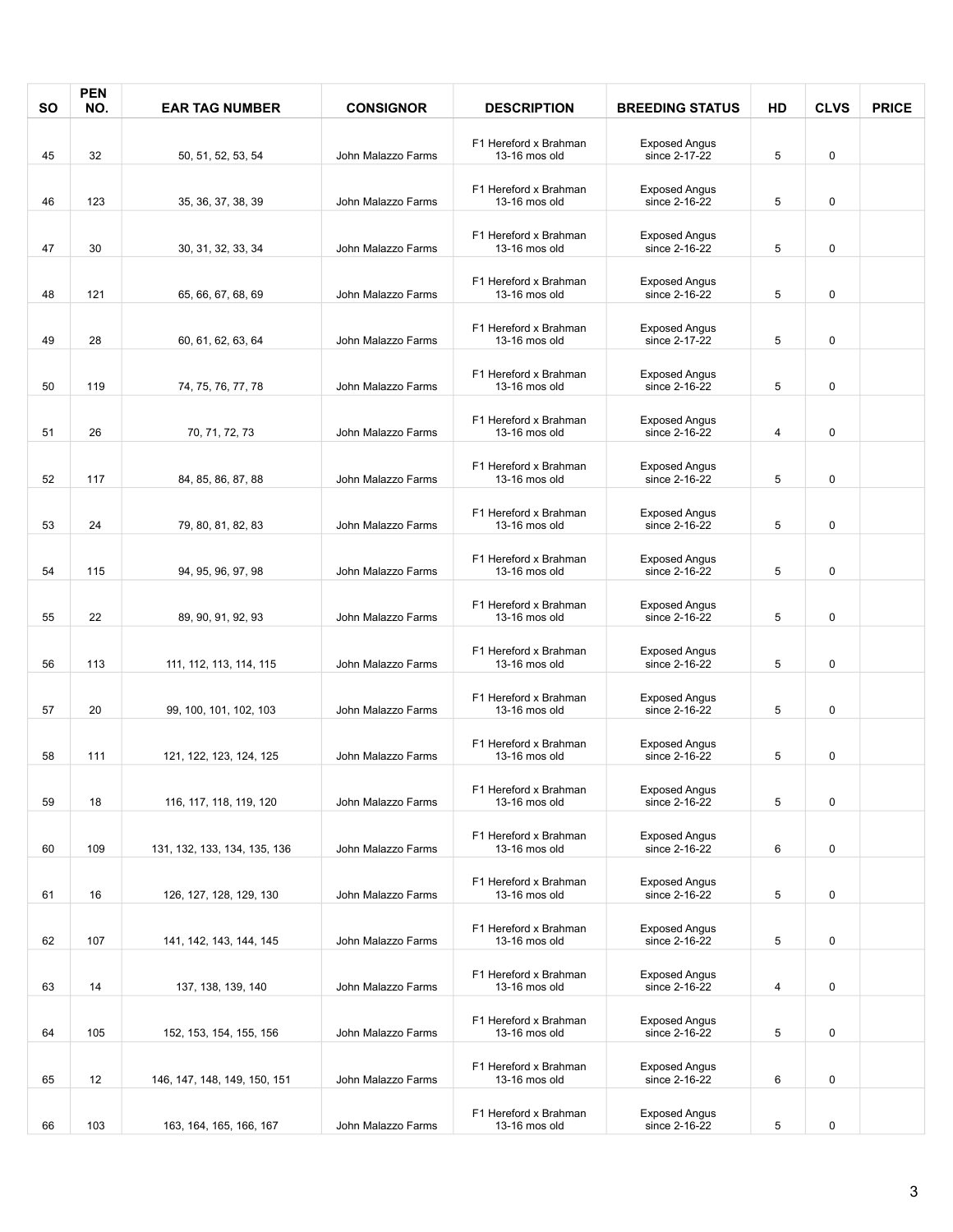| SΟ | <b>PEN</b><br>NO. | <b>EAR TAG NUMBER</b>             | <b>CONSIGNOR</b>           | <b>DESCRIPTION</b>                     | <b>BREEDING STATUS</b>                                            | HD             | <b>CLVS</b> | <b>PRICE</b> |
|----|-------------------|-----------------------------------|----------------------------|----------------------------------------|-------------------------------------------------------------------|----------------|-------------|--------------|
| 67 | 10                | 157, 158, 159, 160, 161, 162      | John Malazzo Farms         | F1 Hereford x Brahman<br>13-16 mos old | <b>Exposed Angus</b><br>since 2-16-22                             | 6              | 0           |              |
| 68 | 101               | 173, 175, 176                     | John Malazzo Farms         | F1 Hereford x Brahman<br>13-16 mos old | <b>Exposed Angus</b><br>since 2-16-22                             | 3              | 0           |              |
| 69 | 8                 |                                   | John Malazzo Farms         | F1 Hereford x Brahman<br>13-16 mos old | <b>Exposed Angus</b><br>since 2-16-22                             |                | 0           |              |
|    |                   | 168, 169, 170, 171, 172           |                            | F1 Hereford x Brahman                  | <b>Exposed Angus</b>                                              | 5              |             |              |
| 70 | 6                 | 177, 178, 179, 180, 181           | John Malazzo Farms         | 13-16 mos old<br>F1 Hereford x Brahman | since 2-16-22<br><b>Exposed Angus</b>                             | 5              | 0           |              |
| 71 | 37A               | 182, 183, 184, 185, 186, 187      | John Malazzo Farms         | 13-16 mos old<br>F1 Hereford x Brahman | since 2-16-22<br><b>Exposed Angus</b>                             | 6              | 0           |              |
| 72 | 35A               | 188, 189, 190, 191, 192, 193      | John Malazzo Farms         | 13-16 mos old                          | since 2-16-22                                                     | 6              | 0           |              |
| 73 | 31A               | 199, 200, 201                     | John Malazzo Farms         | F1 Hereford x Brahman<br>13-16 mos old | <b>Exposed Angus</b><br>since 2-16-22                             | 3              | 0           |              |
| 74 | 29A               | 202, 203, 823, 824, 825, 826, 827 | John Malazzo Farms         | F1 Hereford x Brahman<br>13-16 mos old | <b>Exposed Angus</b><br>since 2-16-22                             | $\overline{7}$ | 0           |              |
| 75 | 27A               | 204, 207, 209                     | John Malazzo Farms         | F1 Hereford x Brahman<br>13-16 mos old | <b>Exposed Angus</b><br>since 2-16-22                             | 3              | 0           |              |
| 76 | 25A               | 206, 208, 210, 211, 212           | John Malazzo Farms         | F1 Hereford x Brahman<br>20 mos old    | Open                                                              | 5              | 0           |              |
| 77 | 133               | 194, 195, 196, 197, 198           | John Malazzo Farms         | F1 Brahman x Hereford<br>13-16 mos old | <b>Exposed Angus</b><br>since 2-16-22                             | 5              | 0           |              |
| 78 | 40                | 104, 105, 106, 107, 108, 109, 110 | John Malazzo Farms         | F1 Angus x Brahman<br>13-16 mos old    | <b>Exposed Angus</b><br>since 2-16-22                             | $\overline{7}$ | 0           |              |
| 79 | 135               | 230, 231, 232, 233, 234           | Herrmann Cattle<br>Company | F1 Brahman x Hereford<br>15-16 mos old | <b>Exposed Angus since</b><br>$2 - 10 - 22$                       | 5              | 0           |              |
|    |                   |                                   | Herrmann Cattle            | F1 Brahman x Hereford                  | <b>Exposed Angus since</b><br>$2 - 10 - 22$                       |                |             |              |
| 80 | 42                | 235, 236, 237, 238, 239           | Company<br>Herrmann Cattle | 15-16 mos old<br>F1 Brahman x Hereford | *HONORABLE MENTION*<br><b>Exposed Angus since</b><br>2-10-22      | 5              | 0           |              |
| 81 | 137               | 240, 241, 242, 243, 244           | Company<br>Herrmann Cattle | 14-15 mos old<br>F1 Brahman x Hereford | *HONORABLE MENTION*<br><b>Exposed Angus since</b>                 | 5              | 0           |              |
| 82 | 44                | 245, 246, 247, 248, 249           | Company                    | 14-15 mos old                          | 2-10-22                                                           | 5              | 0           |              |
| 83 | 139               | 250, 251, 252, 253, 254           | Herrmann Cattle<br>Company | F1 Brahman x Hereford<br>14-15 mos old | Exposed Angus since<br>2-10-22                                    | 5              | 0           |              |
| 84 | 46                | 255, 256, 257, 258, 259           | Herrmann Cattle<br>Company | F1 Brahman x Hereford<br>12-14 mos old | <b>Exposed Angus since</b><br>2-10-22                             | 5              | 0           |              |
| 85 | 143               | 460, 467, 466, 472, 468           | CWD Cattle Co.             | Brahman X Hereford<br>14-16 mos old    | <b>Exposed Angus since</b><br>$2 - 9 - 22$<br>*HONORABLE MENTION* | 5              | 0           |              |
| 86 | 50                | 483, 451, 462, 480, 476           | CWD Cattle Co.             | Brahman X Hereford<br>14-16 mos old    | <b>Exposed Angus since</b><br>$2 - 9 - 22$                        | 5              | 0           |              |
| 87 | 145               | 481, 482, 469, 473, 459           | CWD Cattle Co.             | Brahman X Hereford<br>12-14 mos old    | <b>Exposed Angus since</b><br>$2 - 9 - 22$                        | 5              | 0           |              |
| 88 | 52                | 470, 471, 456, 463                | CWD Cattle Co.             | Brahman X Hereford<br>16-17 mos old    | <b>Exposed Angus since</b><br>$2 - 9 - 22$                        | 4              | 0           |              |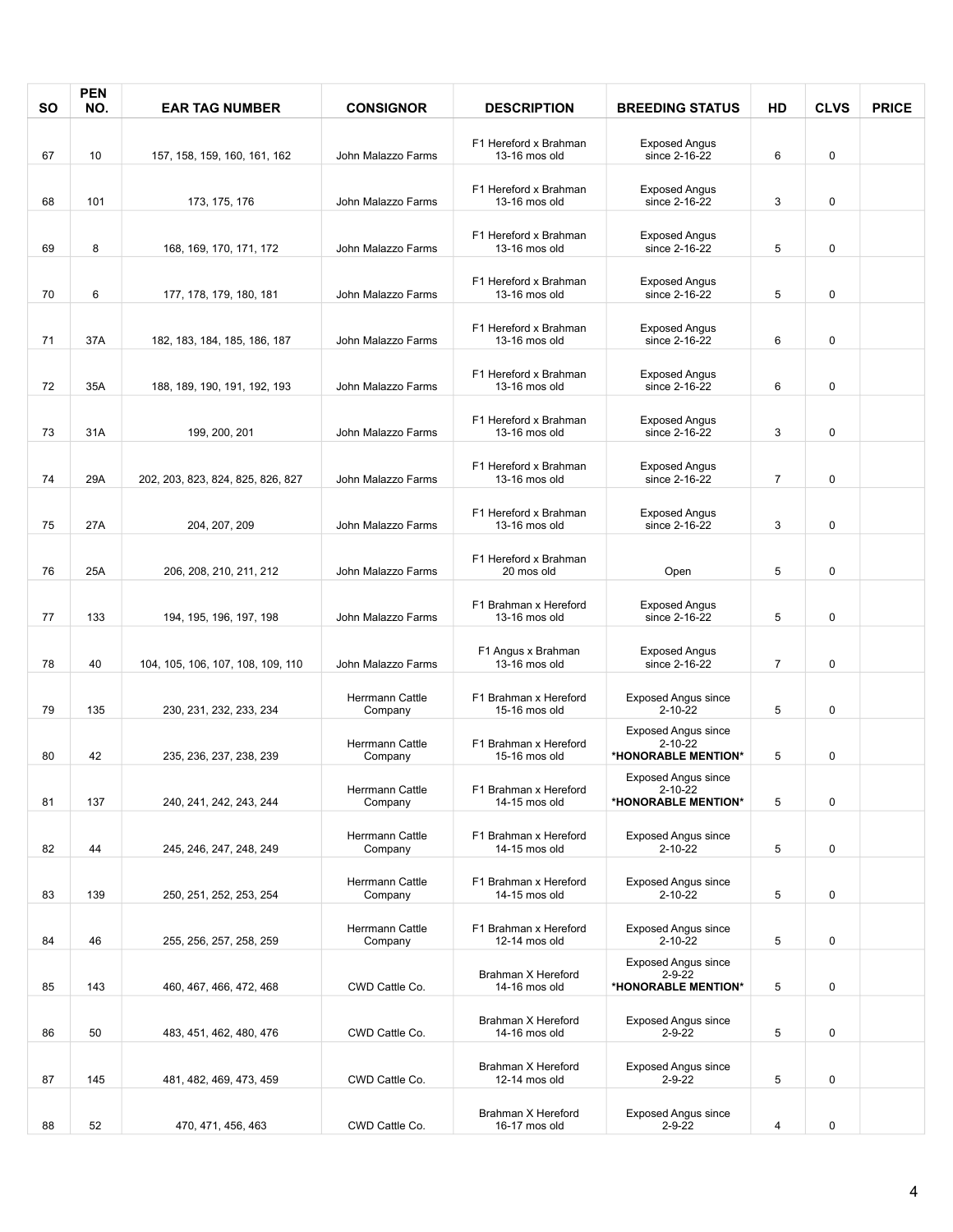| SΟ  | <b>PEN</b><br>NO. | <b>EAR TAG NUMBER</b>             | <b>CONSIGNOR</b>                  | <b>DESCRIPTION</b>                      | <b>BREEDING STATUS</b>                                              | HD                      | <b>CLVS</b> | <b>PRICE</b> |
|-----|-------------------|-----------------------------------|-----------------------------------|-----------------------------------------|---------------------------------------------------------------------|-------------------------|-------------|--------------|
|     |                   |                                   | Herrmann Cattle                   | F1 Brahman x Hereford                   | <b>Exposed Angus since</b>                                          |                         |             |              |
| 89  | 141a              | 265, 266, 267                     | Company                           | 12-14 mos old                           | $2 - 10 - 22$                                                       | 3                       | 0           |              |
| 90  | 141b              | 268, 269, 270                     | Herrmann Cattle<br>Company        | F1 Brahman x Hereford<br>12-14 mos old  | <b>Exposed Angus since</b><br>$2 - 10 - 22$                         | 3                       | 0           |              |
| 91  | 48a               | 276, 277, 278                     | <b>Herrmann Cattle</b><br>Company | F1 Brahman x Hereford<br>14-15 mos old  | <b>Exposed Angus since</b><br>$2 - 10 - 22$                         | 3                       | 0           |              |
| 92  | 48b               | 271, 273, 274, 275                | Herrmann Cattle<br>Company        | F1 Brahman x Hereford<br>12-14 mos old  | <b>Exposed Angus since</b><br>$2 - 10 - 22$                         | 4                       | 0           |              |
| 93  | 43A               | 464, 474, 478, 487, 543           | CWD Cattle Co.                    | Brahman X Hereford<br>12 mos old        | Open                                                                | 5                       | 0           |              |
| 94  | 41Aa              | 449, 458                          | CWD Cattle Co.                    | Brahman X Hereford<br>12 mos old        | Open                                                                | $\overline{2}$          | 0           |              |
| 95  | 41Ab              | 477, 485                          | CWD Cattle Co.                    | Brahman X Hereford<br>14-16 mos old     | <b>Exposed Angus since</b><br>$2 - 9 - 22$                          | $\overline{\mathbf{c}}$ | 0           |              |
| 96  | 147               | 450, 542, 455, 479, 457, 486      | CWD Cattle Co.                    | Brahman X Hereford<br>14-16 mos old     | <b>Exposed Angus since</b><br>$2 - 9 - 22$                          | 6                       | 0           |              |
| 97  | 54                | 488, 484, 454, 456, 461, 465, 475 | CWD Cattle Co.                    | Brahman X Hereford<br>12-14 mos old     | <b>Exposed Angus since</b><br>$2 - 9 - 22$<br><b>SELLING CHOICE</b> | $\overline{7}$          | 0           |              |
| 98  | 43Ba              | 664, 665, 667, 668                | <b>Krueger Enterprises</b>        | F1 Hereford x Brahman<br>17 mos old     | Exposed 45 days Angus                                               | 4                       | 0           |              |
|     |                   |                                   |                                   | Hereford x Brangus                      |                                                                     |                         |             |              |
| 99  | 43Bb              | 659, 661, 662, 663                | <b>Krueger Enterprises</b>        | 15-16 mos old                           | Exposed 45 days Angus                                               | 4                       | 0           |              |
| 100 | 53A               | 570, 571, 572, 573, 574           | Richardson Ranch                  | F1 Brahman x Hereford<br>12-13 mos old  | Open                                                                | 5                       | 0           |              |
|     |                   |                                   |                                   | F1 Brahman x Hereford                   | Open                                                                |                         |             |              |
| 101 | 51A               | 564, 565, 566, 567, 568, 569      | Richardson Ranch                  | 12-13 mos old                           | *HONORABLE MENTION*                                                 | 6                       | 0           |              |
| 102 | 49A               | 559, 560, 561, 562, 563           | Richardson Ranch                  | F1 Brahman x Hereford<br>12-13 mos old  | Open                                                                | 5                       | 0           |              |
| 103 | 47A               | 554, 555, 556, 557, 558           | Richardson Ranch                  | F1 Brahman x Hereford<br>12-13 mos old  | Open                                                                | 5                       | 0           |              |
| 104 | 45A               | 550, 551, 552, 553                | <b>Richardson Ranch</b>           | F1 Brahman x Hereford<br>12-13 mos old  | Open                                                                | $\overline{4}$          | 0           |              |
| 105 | 55A               | 575, 576, 577, 578                | Richardson Ranch                  | F1 Brahman x Hereford<br>12-13 mos old  | Open                                                                | 4                       | 0           |              |
| 106 | 21A               | 775, 776, 777, 778, 779, 780, 781 | McAllister Cattle Co.             | Brahman x Angus<br>12-13 mos old        | Open<br>*HONORABLE MENTION*                                         | $\overline{7}$          | 0           |              |
| 107 | 7A                | 12, 13, 14                        | Post Oak Ranch                    | F1 Brahman x Hereford<br>10-12 mos old. | Open                                                                | 3                       | 0           |              |
| 108 | 9A                | 7, 8, 9, 10, 11                   | Post Oak Ranch                    | F1 Brahman x Hereford<br>8-10 mos old.  | Open                                                                | 5                       | 0           |              |
| 109 | 11A               | 536, 537, 538, 539                | Flying H Cattle                   | F1 Brahman x Hereford<br>10 mos old     | Open                                                                | 4                       | 0           |              |
|     |                   |                                   |                                   | F1 Brahman x Hereford                   |                                                                     |                         |             |              |
| 110 | 13A               | 540, 541                          | Flying H Cattle                   | 11 mos old                              | Open                                                                | $\mathbf{2}$            | 0           |              |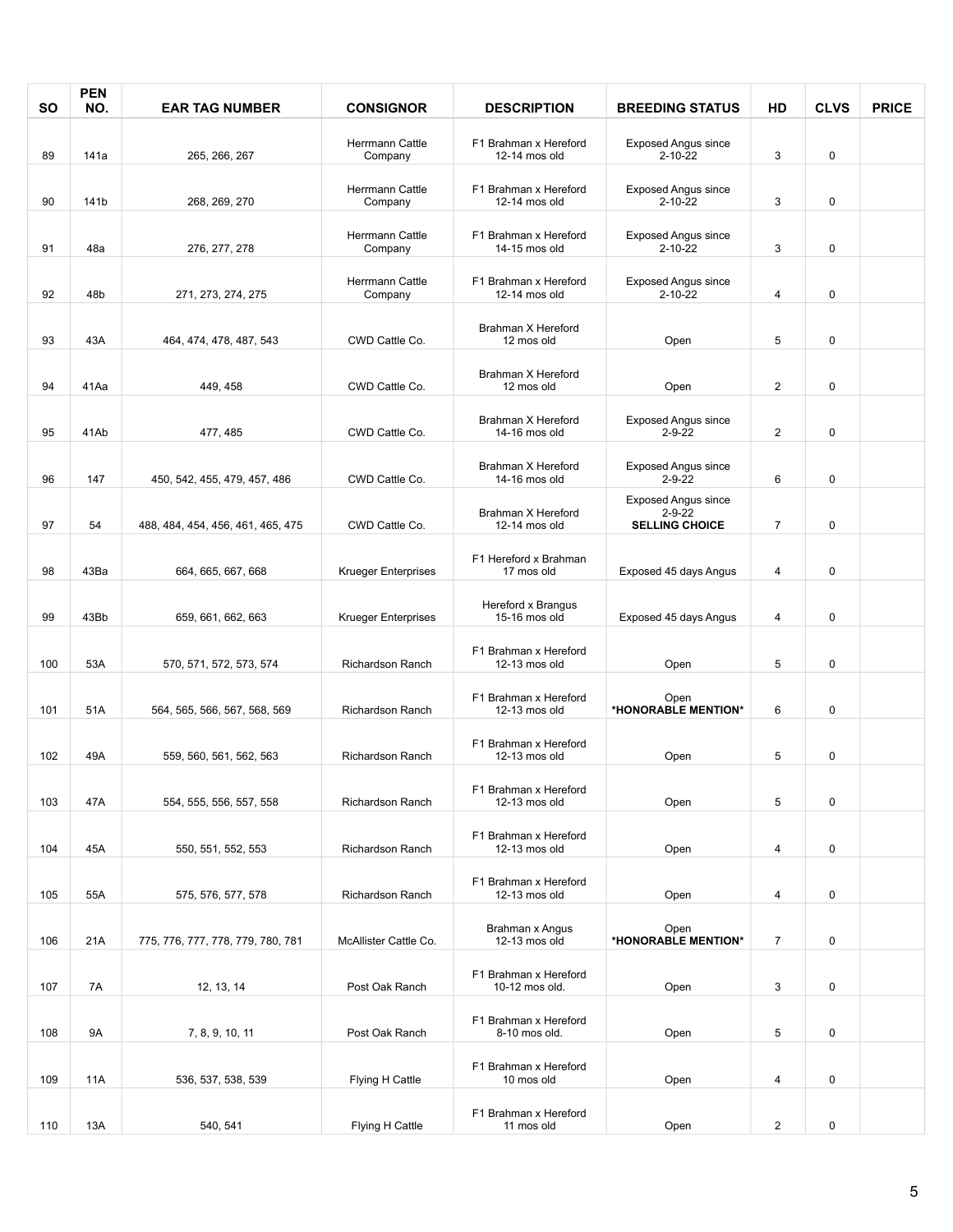| <b>SO</b> | <b>PEN</b><br>NO. | <b>EAR TAG NUMBER</b>        | <b>CONSIGNOR</b>     | <b>DESCRIPTION</b>                                            | <b>BREEDING STATUS</b>                     | HD           | <b>CLVS</b> | <b>PRICE</b> |
|-----------|-------------------|------------------------------|----------------------|---------------------------------------------------------------|--------------------------------------------|--------------|-------------|--------------|
|           |                   |                              |                      | F1 Golden Certified<br>Hereford x Brahman                     |                                            |              |             |              |
| 111       | 15A               | 760, 761, 762, 763, 764      | Texas M3 Ranch       | 12 mos old                                                    | Open                                       | 5            | 0           |              |
| 112       | <b>17A</b>        | 765, 766, 767, 768, 769      | Texas M3 Ranch       | F1 Golden Certified<br>Hereford x Brahman<br>12 mos old       | Open                                       | 5            | 0           |              |
| 113       | 19A               | 770, 771, 772, 773, 774      | Texas M3 Ranch       | F1 Golden Certified<br>Hereford x Brahman<br>12 mos old       | Open                                       | 5            | 0           |              |
| 114       | VTrap Ra          | 692, 693, 694                | Lloyd Graham         | F1 Brahman x Hereford                                         | Open                                       | 3            | 0           |              |
| 115       | VTrap Rb          | 699, 700, 701                | Lloyd Graham         | F1 Brahman x Hereford                                         | Open                                       | 3            | 0           |              |
| 116       | VTrap L           | 702, 703, 704                | Lloyd Graham         | F1 Brahman x Hereford                                         | Open                                       | 3            | 0           |              |
| 117       | 1A                | 410                          | Means Ranch          | 16 mos old                                                    | Purebred Angus Bull                        | $\mathbf{1}$ | 0           |              |
|           |                   |                              |                      | JPD Showtime 009<br>AHA #44279215                             |                                            |              |             |              |
| 118       | 200Aa             | 544                          | Dauer Herefords      | 2 yrs old                                                     | Reg. Hereford Bull                         | $\mathbf{1}$ | 0           |              |
| 119       | 200Ab             | 545                          | Dauer Herefords      | JPD Showtime 016<br>AHA #4279244<br>2 yrs old                 | Reg. Hereford Bull                         | $\mathbf{1}$ | 0           |              |
| 120       | 200Ac             | 546                          | Dauer Herefords      | JPD Cool Kat 017<br>AHA #44279237<br>2 yrs old                | Reg. Hereford Bull                         | $\mathbf{1}$ | 0           |              |
| 121       | 200Ad             | 548                          | Dauer Herefords      | JPD 5014 Showtime 045<br>AHA #44279281<br>23 mos old          | Reg. Hereford Bull                         | $\mathbf{1}$ | 0           |              |
| 122       | 200Ae             | 549                          | Dauer Herefords      | JPD Outcross 046<br>AHA #P44279243<br>23 mos old              | Reg. Hereford Bull<br>Polled               | $\mathbf{1}$ | 0           |              |
| 123       | 200Af             | 547                          | Dauer Herefords      | JPD Outcross 031<br>AHA #P44279249<br>2 yrs old               | Reg. Hereford Bull<br>Scurred              | $\mathbf{1}$ | 0           |              |
|           |                   |                              |                      | LSF 16A Lansing 105C 521H<br>AHA #P44148275<br>26 mos old     |                                            |              |             |              |
| 124       | 200Ba             | 816                          | Long Street Farm     |                                                               | Reg. Hereford Bull                         | $\mathbf{1}$ | 0           |              |
| 125       | 200Bb             | 817                          | Long Street Farm     | LSF 253D Lansing JR 351F<br>529H AHA #P44148303<br>26 mos old | Reg. Hereford Bull                         | $\mathbf{1}$ | 0           |              |
| 126       | 2A                | 800                          | Los Pinos Cattle Co. | Mr LP Authority H178<br>M954291<br>24 mos old                 | Reg. Charolais Bull                        | $\mathbf{1}$ | 0           |              |
|           |                   |                              |                      | Mr LP Blue Value H182                                         |                                            |              |             |              |
| 127       | 2B                | 801                          | Los Pinos Cattle Co. | M961041<br>24 mos old                                         | Reg. Charolais Bull                        | $\mathbf{1}$ | 0           |              |
| 128       | 3B                | 15                           | Dr. Charles Graham   | SSS MR Mojito Manso 12<br>ABBA #1012602<br>26 mos old         | Reg. Brahman Bull                          | $\mathbf{1}$ | 0           |              |
| 129       | 3A                | 16                           | Dr. Charles Graham   | BRC MR Tyler Manso 48<br>ABBA #1002297<br>37 mos old          | Reg. Brahman Bull                          | $\mathbf{1}$ | 0           |              |
| 130       | 1Ba               | 802                          | VP Ranch             | MR. VP3<br>ABBA #1037350<br>20 mos old                        | Reg. Brahman Bull                          | $\mathbf{1}$ | 0           |              |
| 131       | 1Bb               | 803                          | VP Ranch             | MR. VP 4<br>ABBA #1037351<br>20 mos old                       | Reg. Brahman Bull                          | $\mathbf{1}$ | 0           |              |
| 132       | 201A              | 601, 602, 604, 608, 609, 610 | Randy Howard         | <b>Purebred Hereford</b><br>28 mos old                        | Bred 7-8 mos. to Angus<br>*CHAMPION BREDS* | 6            | 0           |              |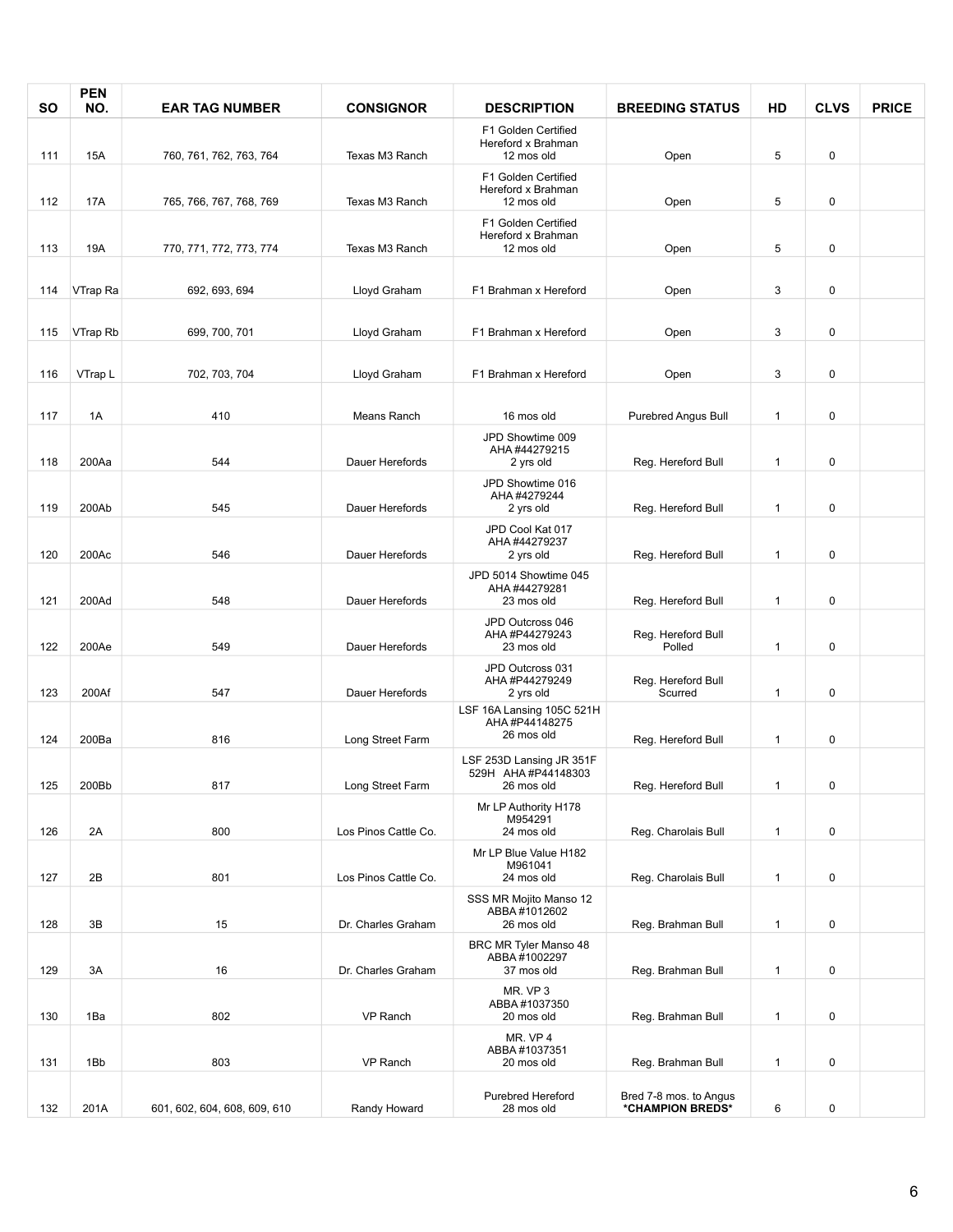| SΟ  | <b>PEN</b><br>NO. | <b>EAR TAG NUMBER</b>        | <b>CONSIGNOR</b>      | <b>DESCRIPTION</b>                                    | <b>BREEDING STATUS</b>   | HD           | <b>CLVS</b> | <b>PRICE</b> |
|-----|-------------------|------------------------------|-----------------------|-------------------------------------------------------|--------------------------|--------------|-------------|--------------|
|     |                   |                              |                       |                                                       |                          |              |             |              |
|     |                   |                              |                       | <b>Purebred Hereford</b>                              |                          |              |             |              |
| 133 | 202A              | 597, 605, 616, 618, 620, 626 | Randy Howard          | 28 mos old                                            | Bred 7-8 mos. to Angus   | 6            | 0           |              |
|     |                   |                              |                       | <b>Purebred Hereford</b>                              |                          |              |             |              |
| 134 | 201B              | 598, 599, 600, 621, 622, 623 | Randy Howard          | 28 mos old                                            | Bred 6-8 mos. Angus      | 6            | 0           |              |
|     |                   |                              |                       |                                                       |                          |              |             |              |
| 135 | 203A              | 603, 611, 614, 619           | Randy Howard          | <b>Purebred Hereford</b><br>24 mos old                | Bred 2 mos to Hereford   | 4            | 0           |              |
|     |                   |                              |                       |                                                       |                          |              |             |              |
| 136 | 202B              | 606, 607, 612, 617, 625      | Randy Howard          | <b>Purebred Hereford</b><br>24 mos old                | Bred 1-3 mos to Hereford | 5            | 0           |              |
| 137 | 203B              | 595, 596, 613, 615           | Randy Howard          | <b>Purebred Hereford</b><br>24 mos old                | Bred 1-2 mos to Hereford | 4            | 0           |              |
| 138 | 204A              | 582, 586, 588, 590, 594      | Randy Howard          | <b>Purebred Hereford</b><br>15-16 mos old             | Open                     | 5            | 0           |              |
| 139 | 204B              | 584, 587, 589, 591, 593      | Randy Howard          | <b>Purebred Hereford</b><br>15-16 mos old             | Open                     | 5            | 0           |              |
|     |                   |                              |                       |                                                       |                          |              |             |              |
| 140 | 205A              | 580, 581, 583, 585, 592      | Randy Howard          | <b>Purebred Hereford</b><br>15-16 mos old             | Open                     | 5            | 0           |              |
| 141 | 206A              | 784                          | <b>B&amp;C Cattle</b> | B&C Ms SNE Option 1206<br>AHA #44252684<br>11 mos old | Open<br>*CHAMPION OPEN*  | $\mathbf{1}$ | 0           |              |
|     |                   |                              |                       | B&C Ms Mighty Stock 1210                              |                          |              |             |              |
| 141 | 206A              | 785                          | <b>B&amp;C Cattle</b> | AHA #44252703<br>12 mo old                            | Open<br>*CHAMPION OPEN*  | 1            | 0           |              |
|     |                   |                              |                       | B&C Ms Sen Option 1212                                |                          |              |             |              |
|     |                   |                              |                       | AHA #44252711                                         | Open                     |              |             |              |
| 141 | 206A              | 786                          | <b>B&amp;C Cattle</b> | 12 mo old                                             | *CHAMPION OPEN*          | 1            | 0           |              |
|     |                   |                              |                       | B&C Ms Sensation 1252<br>AHA #44294898                | Open                     |              |             |              |
| 141 | 206A              | 787                          | <b>B&amp;C Cattle</b> | 13 mos old                                            | *CHAMPION OPEN*          | $\mathbf{1}$ | 0           |              |
|     |                   |                              |                       | B&C Ms Option 1256<br>AHA #44294904                   | Open                     |              |             |              |
| 141 | 206A              | 788                          | <b>B&amp;C Cattle</b> | 13 mos old                                            | *CHAMPION OPEN*          | 1            | 0           |              |
|     |                   |                              |                       | B&C Ms Easy Option 1219                               |                          |              |             |              |
| 142 | 206B              | 789                          | <b>B&amp;C Cattle</b> | AHA #P44252723<br>1 yr old                            | Open                     | 1            | 0           |              |
|     |                   |                              |                       | B&C Ms Circle Option 1221                             |                          |              |             |              |
| 142 | 206B              | 790                          | <b>B&amp;C Cattle</b> | AHA #44252731<br>1 yr old                             | Open                     | $\mathbf{1}$ | 0           |              |
|     |                   |                              |                       | B&C Ms Mighty Dom 1245                                |                          |              |             |              |
|     |                   |                              |                       | AHA #44294885                                         |                          |              |             |              |
| 142 | 206B              | 791                          | <b>B&amp;C Cattle</b> | 1 yr old<br>B&C Ms Stock Lass 1267                    | Open                     | $\mathbf{1}$ | 0           |              |
|     |                   |                              |                       | AHA #44294691                                         |                          |              |             |              |
| 142 | 206B              | 792                          | <b>B&amp;C Cattle</b> | 14 mos old                                            | Open                     | $\mathbf{1}$ | 0           |              |
| 142 | 206B              | 793                          | <b>B&amp;C Cattle</b> | B&C Ms Stock Ram 1270<br>AHA #44294697<br>14 mos old  | Open                     | $\mathbf{1}$ | 0           |              |
|     |                   |                              |                       | WF Miss Pistol Pete 042                               |                          |              |             |              |
| 143 | 207Aa             | 630                          | <b>Whitaker Farms</b> | AHA #44327081<br>16 mos old                           | Open                     | $\mathbf{1}$ | 0           |              |
|     |                   |                              |                       | WF Miss Husky 022                                     |                          |              |             |              |
|     |                   |                              |                       | AHA #44327065                                         |                          |              |             |              |
| 143 | 207Aa             | 638                          | <b>Whitaker Farms</b> | 15 mos old                                            | Open                     | $\mathbf{1}$ | 0           |              |
|     |                   |                              |                       | WF Miss Whirlwind 034<br>AHA #44327077                |                          |              |             |              |
| 144 | 207Ab             | 631                          | <b>Whitaker Farms</b> | 16 mos old                                            | Open                     | 1            | 0           |              |
|     |                   |                              |                       | WF Miss Mustang 8400 - 019<br>AHA #44324751           |                          |              |             |              |
| 144 | 207Ab             | 632                          | <b>Whitaker Farms</b> | 15 mos old                                            | Open                     | $\mathbf{1}$ | 0           |              |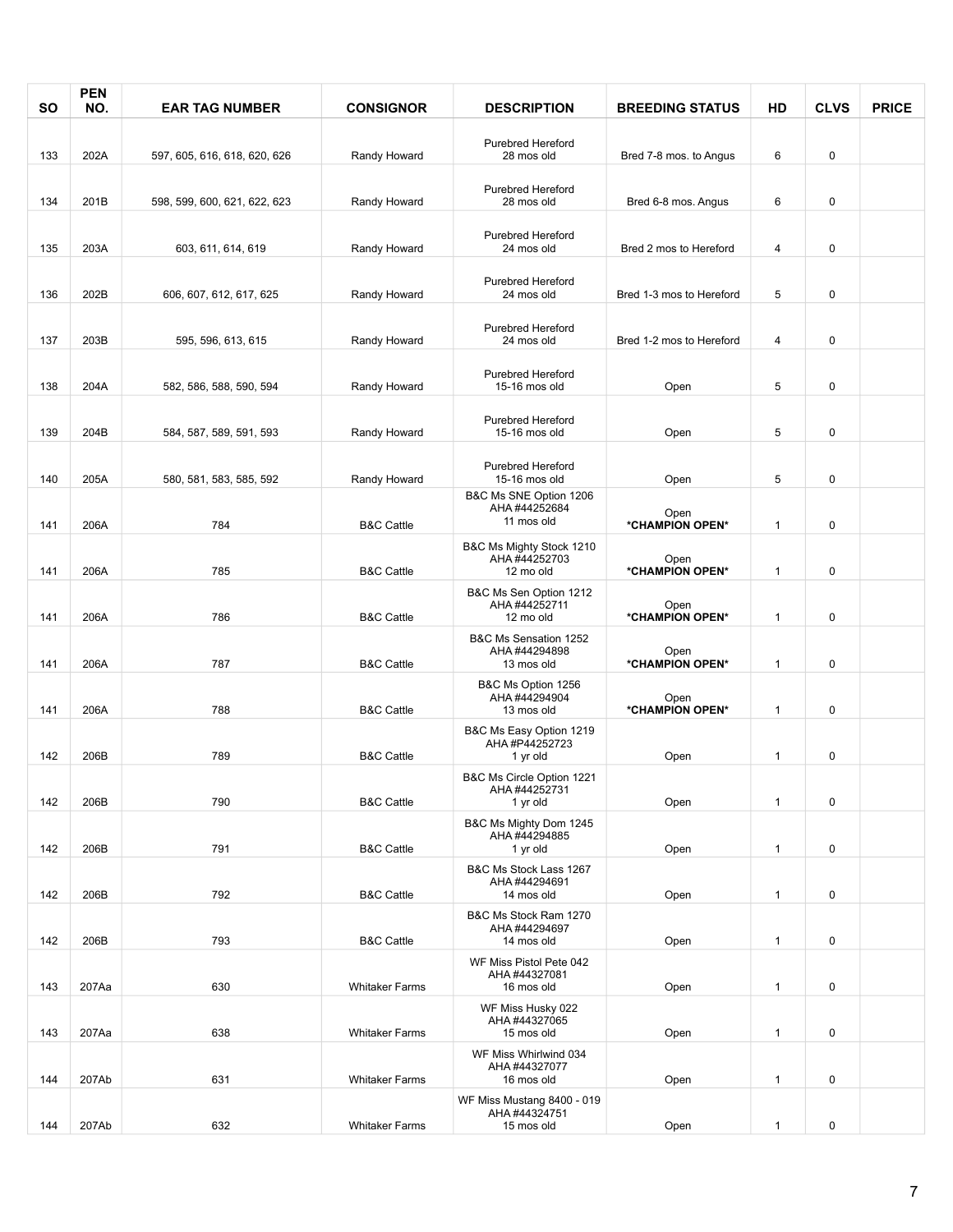| <b>SO</b> | <b>PEN</b><br>NO. | <b>EAR TAG NUMBER</b>   | <b>CONSIGNOR</b>                | <b>DESCRIPTION</b>                                           | <b>BREEDING STATUS</b>      | HD                      | <b>CLVS</b>  | <b>PRICE</b> |
|-----------|-------------------|-------------------------|---------------------------------|--------------------------------------------------------------|-----------------------------|-------------------------|--------------|--------------|
|           |                   |                         |                                 | WF Miss Red Raider 8445 -<br>001 AHA #44334606               |                             |                         |              |              |
| 144       | 207Ab             | 633                     | <b>Whitaker Farms</b>           | 16 mos old                                                   | Open                        | $\mathbf{1}$            | 0            |              |
| 145       | 207B              | 634                     | <b>Whitaker Farms</b>           | WF Miss Swift 039<br>AHA #44327079<br>16 mos old             | Open                        | $\mathbf{1}$            | 0            |              |
|           |                   |                         |                                 | WF Miss Hornet 8445 -                                        |                             |                         |              |              |
| 145       | 207B              | 635                     | <b>Whitaker Farms</b>           | 009 AHA #44334607<br>15 mos old                              | Open                        | $\mathbf{1}$            | 0            |              |
| 145       | 207B              | 636                     | <b>Whitaker Farms</b>           | <b>Registration Pending</b>                                  | Open                        | $\mathbf{1}$            | 0            |              |
| 145       | 207B              | 637                     | <b>Whitaker Farms</b>           | WF Miss Jackrabbit 035<br>AHA #44327078<br>17 mos old        | Open                        | $\mathbf{1}$            | 0            |              |
| 145       | 207B              | 639                     | <b>Whitaker Farms</b>           | WF Miss Bobcat 88X - 007<br>AHA #44324734<br>16 mos old      | Open                        | $\mathbf{1}$            | 0            |              |
| 146       | 33B               | 411, 412, 413, 414      | Means Ranch                     | <b>Purebred Angus</b><br>16 mos old                          | Open                        | 4                       | 0            |              |
| 147       | 35B               | 415, 416, 417, 418      | Means Ranch                     | <b>Purebred Angus</b><br>16 mos old                          | Open                        | $\overline{\mathbf{4}}$ | 0            |              |
|           |                   |                         |                                 |                                                              |                             |                         |              |              |
| 148       | 37B               | 419, 420, 421           | Means Ranch                     | <b>Purebred Angus</b><br>16 mos old                          | Open                        | 3                       | 0            |              |
| 149       | 305a              | 428, 435, 436, 437, 441 | <b>Alford Cattle</b><br>Company | 3/4 Angus - 1/4 Brahman<br>12-14 mos old                     | Open                        | 5                       | 0            |              |
|           |                   |                         |                                 |                                                              |                             |                         |              |              |
| 150       | 305b              | 426, 427, 431, 439, 442 | <b>Alford Cattle</b><br>Company | 3/4 Angus - 1/4 Brahman<br>12-14 mos old                     | Open                        | 5                       | 0            |              |
| 151       | 304a              | 424, 429, 433, 434, 440 | <b>Alford Cattle</b><br>Company | 3/4 Angus - 1/4 Brahman<br>12-14 mos old                     | Open                        | 5                       | 0            |              |
|           |                   |                         |                                 |                                                              |                             |                         |              |              |
| 152       | 304b              | 425, 430                | <b>Alford Cattle</b><br>Company | 3/4 Angus - 1/4 Brahman<br>12-14 mos old                     | Open                        | $\overline{2}$          | 0            |              |
| 153       | 5                 | 820                     | Golden Meadows<br>Ranch         | GMR Ms Dakota Dancer 254<br>Manso ABBA #1005647<br>3 yrs old | Calf at side<br>by #1005386 | 1                       | $\mathbf{1}$ |              |
| 154       | 7B                | 535                     | Cody Hightower                  | Miss M2 576/1<br>ABBA #967158<br>5 yrs. old                  | Calf at side - F1 Bull Calf | 1                       | $\mathbf{1}$ |              |
|           |                   |                         |                                 | SRW Miss Flying W 473/0                                      |                             |                         |              |              |
| 155       | 9B                | 532                     | Flying W Ranch                  | ABBA#1023249<br>23 mos old                                   | Open                        | $\mathbf{1}$            | 0            |              |
| 155       | 9B                | 533                     | Flying W Ranch                  | SRW Miss Flying W 479/0<br>ABBA#1023634<br>23 mos old        | Open                        | 1                       | 0            |              |
| 155       | 9B                | 534                     | Flying W Ranch                  | SRW Miss Flying W 496/0<br>ABBA#1027495<br>21 mos old        | Open                        | 1                       | 0            |              |
|           |                   |                         |                                 | SRW Miss Flying W 433/0<br>ABBA#1023048                      |                             |                         |              |              |
| 156       | 11B               | 529                     | Flying W Ranch                  | 24 mos old                                                   | Open                        | $\mathbf{1}$            | 0            |              |
| 156       | 11B               | 530                     | Flying W Ranch                  | SRW Miss Flying W 434/0<br>ABBA#1023049<br>24 mos old        | Open                        | 1                       | 0            |              |
|           |                   |                         |                                 | SRW Miss Flying W 461/0                                      |                             |                         |              |              |
| 156       | 11B               | 531                     | Flying W Ranch                  | ABBA#1023206<br>24 mos old                                   | Open                        | 1                       | 0            |              |
|           |                   |                         | <b>Broken Triangle</b>          | MS Broken Triangle 232/0<br>Reg. Pending - 24 mos old        |                             |                         |              |              |
| 157       | 13B               | 18                      | Cattle Company                  | Sire: #935713; Dam: #932885                                  | Open                        | $\mathbf{1}$            | 0            |              |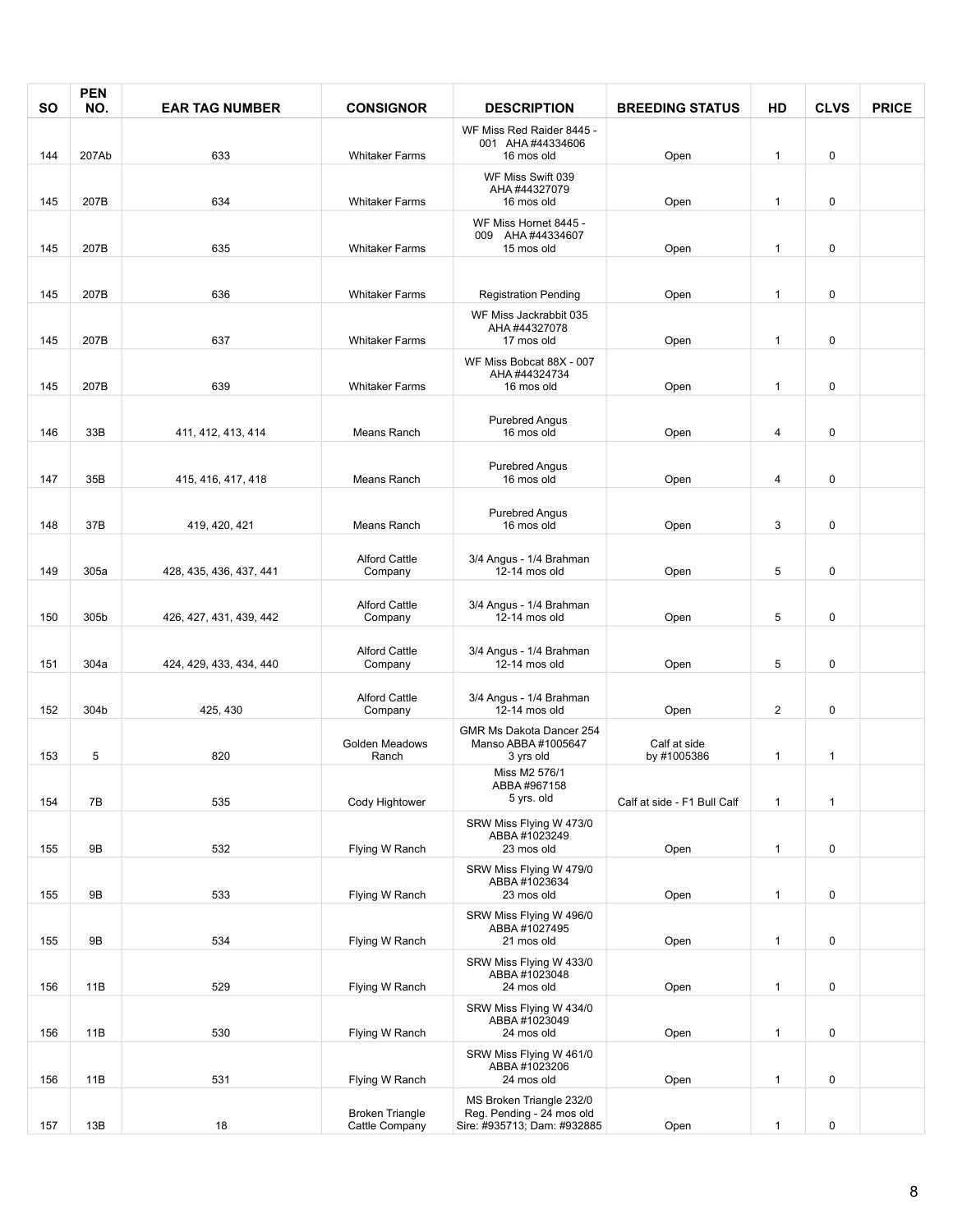| <b>SO</b> | <b>PEN</b><br>NO. | <b>EAR TAG NUMBER</b> | <b>CONSIGNOR</b>             | <b>DESCRIPTION</b>                                        | <b>BREEDING STATUS</b>      | HD           | <b>CLVS</b> | <b>PRICE</b> |
|-----------|-------------------|-----------------------|------------------------------|-----------------------------------------------------------|-----------------------------|--------------|-------------|--------------|
|           |                   |                       | <b>Broken Triangle</b>       | MS Broken Triangle 233/0<br>ABBA#1029633                  |                             |              |             |              |
| 157       | 13B               | 19                    | Cattle Company               | 22 mos old<br>GMR Ms Jodi Girl 264 Manso                  | Open                        | $\mathbf{1}$ | 0           |              |
| 158       | 15B               | 818                   | Golden Meadows<br>Ranch      | ABBA#1021834<br>$21/2$ yrs old                            | Open                        | $\mathbf{1}$ | 0           |              |
| 158       | 15B               | 819                   | Golden Meadows<br>Ranch      | GMR Ms 266 Manso<br>ABBA#1021781<br>2 1/2 yrs old         | Bred 3-4 mos<br>to #1005386 | $\mathbf{1}$ | 0           |              |
| 159       | 17B               | 794                   | Los Pinos Cattle Co.         | Miss Los Pinos 0/519<br>ABBA#1042192<br>24 mos old        | Open                        | $\mathbf{1}$ | 0           |              |
| 159       | <b>17B</b>        | 795                   | Los Pinos Cattle Co.         | Miss Los Pinos 0/490<br>ABBA#1041965<br>25 mos old        | Open                        | $\mathbf{1}$ | 0           |              |
| 159       | <b>17B</b>        | 796                   | Los Pinos Cattle Co.         | Miss Los Pinos 0/503<br>ABBA#1042193<br>25 mos old        | Open                        | $\mathbf{1}$ | 0           |              |
| 160       | 19B               | 797                   | Los Pinos Cattle Co.         | Miss Los Pinos 0/488<br>ABBA#1042194<br>25 mos old        | Open                        | $\mathbf{1}$ | 0           |              |
| 160       | 19B               | 798                   | Los Pinos Cattle Co.         | Miss Los Pinos 0/513<br>ABBA#1042190<br>24 mos old        | Open                        | $\mathbf{1}$ | 0           |              |
| 160       | 19B               | 799                   | Los Pinos Cattle Co.         | Miss Los Pinos 0/494<br>ABBA#1042191<br>25 mos old        | Open                        | $\mathbf{1}$ | 0           |              |
| 161       | 21B               | 497                   | <b>DRC Ranch</b>             | <b>Miss DRC 415/1</b><br>ABBA #1032818<br>12 mos old      | Open                        | $\mathbf{1}$ | 0           |              |
|           |                   |                       |                              | <b>Miss DRC 422/1</b>                                     |                             |              |             |              |
| 161       | 21B               | 499                   | <b>DRC</b> Ranch             | ABBA#1032820<br>10 mos old                                | Open                        | $\mathbf{1}$ | 0           |              |
|           |                   |                       |                              | TGN Miss Victoria 239<br>ABBA #1034292                    |                             |              |             |              |
| 162       | 23Ba              | 674                   | Terry Novak Ranch            | 10 mos old                                                | Open                        | $\mathbf{1}$ | 0           |              |
| 162       | 23Ba              | 675                   | Terry Novak Ranch            | TGN Miss Taboo 240<br>ABBA#1036618<br>9 mos old           | Open                        | $\mathbf{1}$ | 0           |              |
| 163       | 23Bb              | 676                   | Terry Novak Ranch            | Purebred Brahman<br>13 mos old                            | Open                        | $\mathbf{1}$ | 0           |              |
| 164       | 25B               | 722                   | Hicks Creek Cattle Co.       | HC Glory Fenn Manso 1<br>ABBA #1022488<br>27 mos. old     | Open                        | $\mathbf{1}$ | 0           |              |
| 164       | 25B               | 723                   | Hicks Creek Cattle Co.       | HC Fancy Fenn Manso 3<br>ABBA #1022489<br>24 mos. old     | Open                        | $\mathbf{1}$ | 0           |              |
| 164       | 25B               | 724                   | Hicks Creek Cattle Co.       | HC MS Gracie Fenn Manso 4<br>ABBA #1022491<br>24 mos. old | Open                        | $\mathbf{1}$ | 0           |              |
| 164       | 25B               | 725                   | Hicks Creek Cattle Co.       | HC MS Poppi Fenn Manso 7<br>ABBA#1022494<br>23 mos. old   | Open                        | $\mathbf{1}$ | 0           |              |
| 165       | 27B               | 733                   | K-Switch Cattle<br>Co., Inc  | Miss KSCC "Ava" 101<br>ABBA #1041273<br>16 mos. old       | Open                        | $\mathbf{1}$ | 0           |              |
| 165       | 27B               | 734                   | K-Switch Cattle<br>Co., Inc. | Miss KSCC "Bessie" 103<br>ABBA #1041274<br>16 mos. old    | Open                        | $\mathbf{1}$ | 0           |              |
| 166       | 29B               | 670                   | <b>Krueger Enterprises</b>   | MS Ka Lazy B-Triangle 119/0<br>ABBA#1015085<br>26 mos old | <b>Bred Hereford</b>        | $\mathbf{1}$ | 0           |              |
|           |                   |                       |                              | MS Ka Lady Triangle 129/1                                 |                             |              |             |              |
| 166       | 29B               | 671                   | <b>Krueger Enterprises</b>   | ABBA#1034155<br>13 mos old                                | Open                        | $\mathbf{1}$ | 0           |              |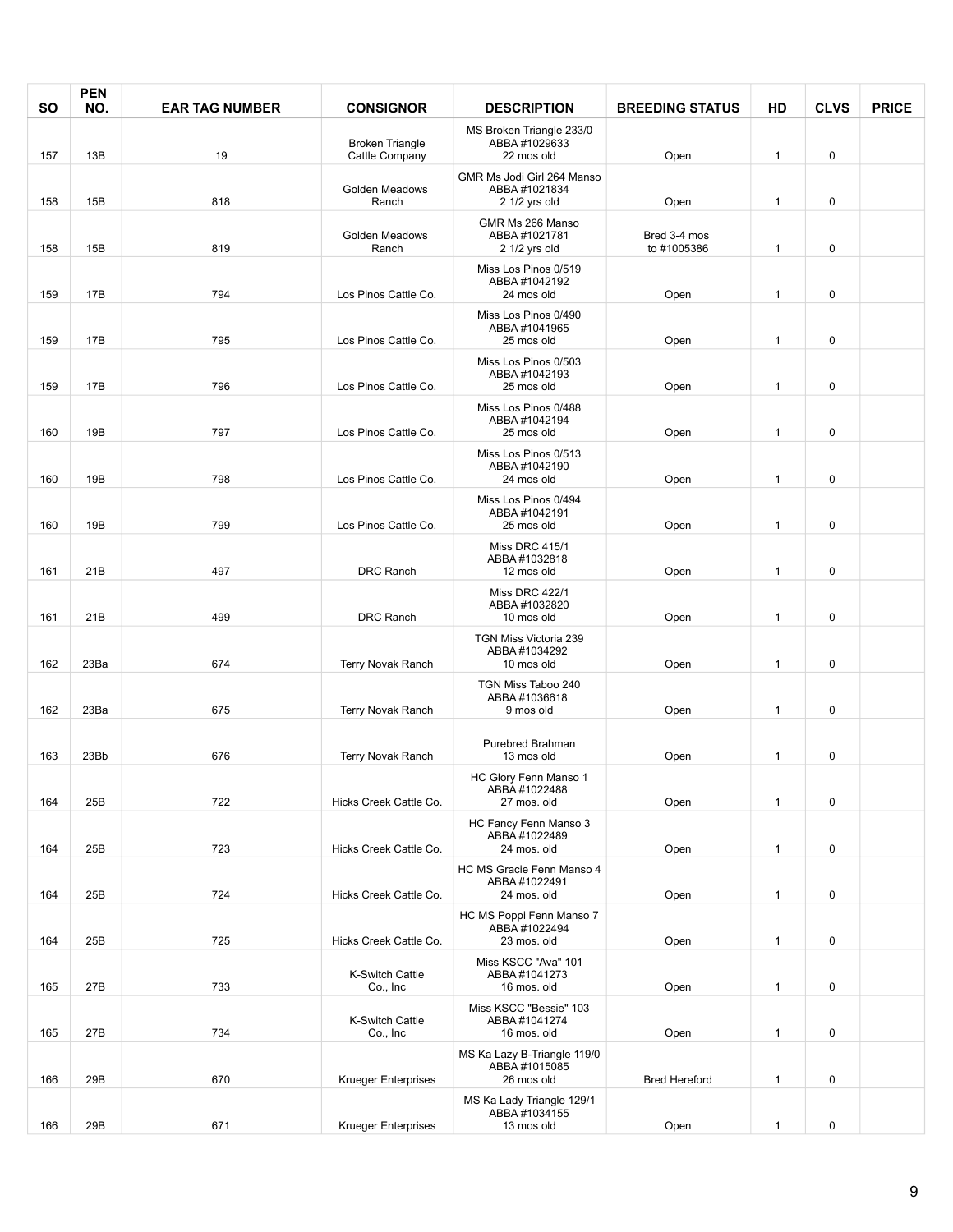| <b>SO</b> | <b>PEN</b><br>NO. | <b>EAR TAG NUMBER</b>                                                                   | <b>CONSIGNOR</b>                 | <b>DESCRIPTION</b>                           | <b>BREEDING STATUS</b>                                        | HD             | <b>CLVS</b>  | <b>PRICE</b> |
|-----------|-------------------|-----------------------------------------------------------------------------------------|----------------------------------|----------------------------------------------|---------------------------------------------------------------|----------------|--------------|--------------|
| 167       | 31B               | 669                                                                                     | <b>Krueger Enterprises</b>       | <b>Purebred Brahman</b><br>18 mos old        | Open                                                          | $\mathbf{1}$   | 0            |              |
|           |                   |                                                                                         |                                  | <b>Purebred Brahman</b>                      |                                                               |                |              |              |
| 168       | 208Ba             | 682, 683, 684, 685                                                                      | Sanders & Sons                   | 20-22 mos old<br><b>Purebred Brahman</b>     | Bred 4-5 mos to Angus                                         | 4              | 0            |              |
| 169       | 208Bb             | 690                                                                                     | Sanders & Sons                   | 22 mos old                                   | Bred 8 mos to Angus                                           | $\mathbf{1}$   | 0            |              |
| 170       | 205Ba             | 260, 261, 262, 263, 264                                                                 | Herrmann Cattle<br>Company       | Purebred Brahman                             | <b>Exposed Angus since</b><br>$2 - 10 - 22$                   | 5              | 0            |              |
| 171       | 205Bb             | 447, 448                                                                                | <b>Bruce Alford Cattle Co</b>    | <b>Commercial Red Brahmans</b><br>18 mos old | Open                                                          | $\overline{c}$ | 0            |              |
| 172       | 300a              | 296, 297, 811, 808, 813                                                                 | Whitlock Cattle Co               | Purebred Brahman<br>3 yrs old                | Bred 7-8 mos Hereford                                         | 5              | 0            |              |
| 173       | 300b              | 295, 311                                                                                | <b>Whitlock Cattle Co</b>        | Purebred Brahman<br>3 yrs old                | Calf at side - Hereford                                       | $\overline{2}$ | $\mathbf{2}$ |              |
| 174       | 300c              | 308, 334                                                                                | <b>Whitlock Cattle Co</b>        | Purebred Brahman<br>3 yrs old                | Open                                                          | $\sqrt{2}$     | 0            |              |
| 175       | 301a              | 300, 317, 332, 805                                                                      | <b>Whitlock Cattle Co</b>        | Purebred Brahman<br>3 yrs old                | Bred 5-6 mos to Hereford                                      | 4              | 0            |              |
| 176       | 301b              | 293, 314, 325, 810                                                                      | <b>Whitlock Cattle Co</b>        | F1 Brahman x Hereford<br>26 mos old          | Bred 5-7 mos                                                  | 4              | 0            |              |
| 177       | 301c              | 321                                                                                     | <b>Whitlock Cattle Co</b>        | F1 Brahman x Angus<br>26 mos old             | Open                                                          | $\mathbf{1}$   | 0            |              |
| 178       | 154a              | 305, 306, 324                                                                           | <b>Whitlock Cattle Co</b>        | F1 Brahman x Hereford<br>26-28 mos old       | Calves at Side - Hereford &<br>Angus                          | 3              | 3            |              |
|           |                   |                                                                                         |                                  | F1 Brahman x Hereford                        |                                                               |                |              |              |
| 179       | 154b              | 316                                                                                     | <b>Whitlock Cattle Co</b>        | 3 yrs old                                    | Calf at side - Angus                                          | $\mathbf{1}$   | $\mathbf{1}$ |              |
| 180       | 154c              | 329                                                                                     | <b>Whitlock Cattle Co</b>        | F1 Brahman x Hereford<br>3 yrs old           | Calf at Side - Angus                                          | 1              | $\mathbf{1}$ |              |
| 181       | 303               | 735, 736, 737, 738, 739, 740, 741<br>742, 743, 745, 746, 747, 749, 750                  | Lonnie Albright                  | F1 Brahman X Angus<br>2 yrs old              | Bred 7-8 mos to Angus,<br>Tag #736 is 6 mo. bred<br>*GATE CUT | 14             | 0            |              |
| 182       | 302               | 744, 748, 751, 752, 753, 754, 756, 757                                                  | Lonnie Albright                  | F1 Brahman X Angus<br>2 yrs old              | Open<br>*GATE CUT                                             | 8              | 0            |              |
|           |                   |                                                                                         |                                  | Red Brangus Cross                            | <b>Exposed Angus</b>                                          |                |              |              |
| 183       | 114d              | 509<br>352, 353, 354, 355, 356, 357, 358, 359<br>360, 361, 362, 364, 365, 366, 367, 368 | Mark Melson<br>Luecke Children's | 24 mos old<br>Red Beefmaster Cross           | 45 days<br>Bred 5-6 mos to Angus                              | $\mathbf{1}$   | 0            |              |
| 184       | 307a              | 369, 370, 371, 372, 373, 374, 375                                                       | Partnership                      | 2 yrs old                                    | *GATE CUT                                                     | 23             | 0            |              |
| 185       | 307b              | 363                                                                                     | Luecke Children's<br>Partnership | <b>Red Beefmaster Cross</b><br>2 yrs old     | Bred 2 mos to Angus                                           | $\mathbf{1}$   | 0            |              |
| 186       | 307c              | 340, 341, 342, 343, 344, 345<br>346, 347, 348, 349, 350, 351                            | Luecke Children's<br>Partnership | <b>Black Beefmaster Cross</b><br>2 yrs old   | Bred 5-6 mos to Angus<br>*GATE CUT                            | 12             | 0            |              |
| 187       | 306a              | 377, 378, 379, 380, 381, 382, 383<br>384, 385, 386, 387, 388, 389, 390                  | Luecke Children's<br>Partnership | <b>Beefmaster Cross</b><br>2 yrs old         | Bred 5-6 mos to Angus<br>*GATE CUT                            | 14             | 0            |              |
| 188       | 306b              | 376                                                                                     | Luecke Children's<br>Partnership | <b>Beefmaster Cross</b><br>2 yrs old         | Bred 4 mos to Angus                                           | $\mathbf{1}$   | 0            |              |